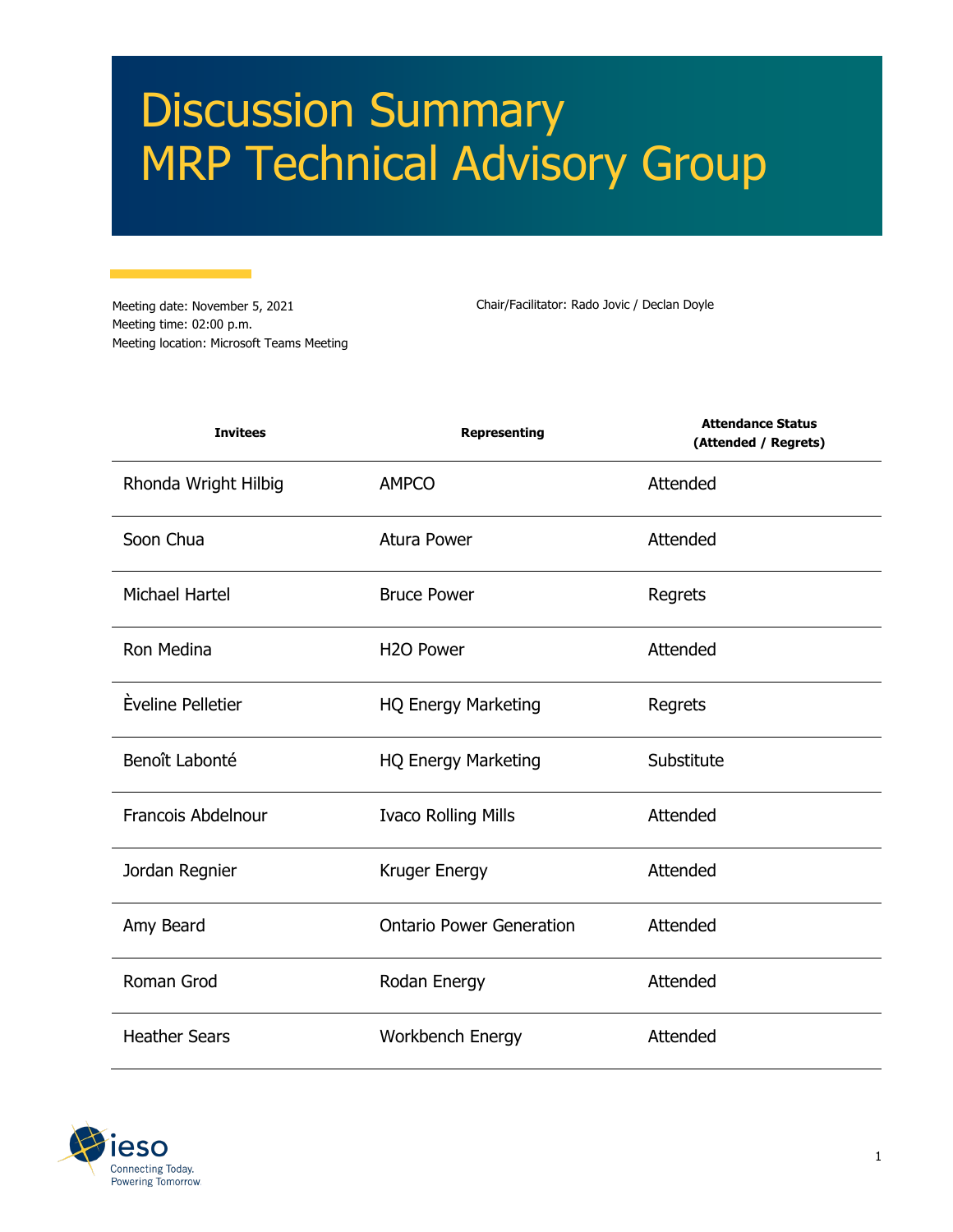| <b>Invitees</b> | <b>Representing</b> | <b>Attendance Status</b><br>(Attended / Regrets) |
|-----------------|---------------------|--------------------------------------------------|
| Won Choi        | <b>IESO</b>         | Attended                                         |
| Declan Doyle    | <b>IESO</b>         | Attended                                         |
| Mark Gojmerac   | <b>IESO</b>         | Attended                                         |
| Rado Jovic      | <b>IESO</b>         | Attended                                         |
| Martin Lodyga   | <b>IESO</b>         | Attended                                         |
| Luis Orozco     | <b>IESO</b>         | Attended                                         |
| Jessica Tang    | <b>IESO</b>         | Attended                                         |

#### Agenda Item 1: Welcome and Introductions

The facilitator welcomed attendees to the third meeting of the Market Renewal Program (MRP) Technical Advisory Group (TAG), outlined the agenda, and highlighted the comments for the Market Power Mitigation (MPM) batch of draft market rules were due in mid-October, and the IESO is working to respond to the feedback received from stakeholders.

## Agenda Item 2: Test Execution Management

After a brief review of the presentation materials, members provided input on the discussion questions. Key points from the discussion are included below:

- Test cases will be loaded on behalf of Market Participants into a test case management tool. Participants will also have the ability to leverage the tool for additional business process testing.
- Test cases will require interaction between participants and the IESO. Defect reporting can be communicated through the tool, with clear instructions on how to submit questions and issues. Most of this communication will be contained in the tool.
- Market participants will need to be trained on the tool and its uses, including understanding the support network from the IESO, and clarity on the timelines for tool testing and support. Detailed planning helps mitigate risks.
- The IESO is still determining the licensing arrangements, but there is the potential to share the license with vendors, with the authorized individual from the participant to assign access.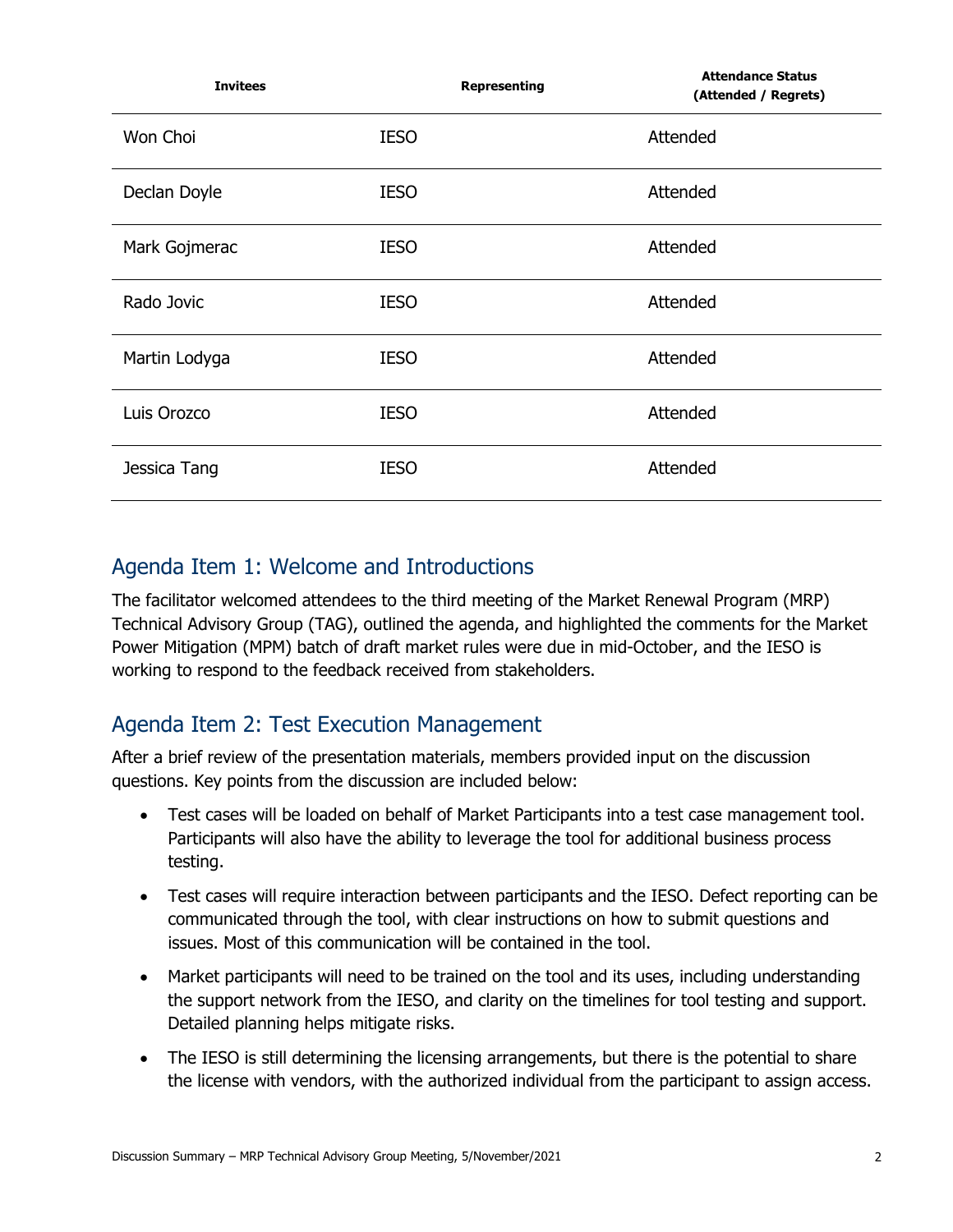• Testing of tools needs to be timed with report development, so participants can synthesize the outputs from the tool inputs. Re-testing needs to be factored into the schedule as well, if/when significant defects are found within the tools.

## Agenda Item 3: Commitment Notification

Following presentation of the agenda item materials, members discussed the merits of the approach, with the following comments:

- Members asked for details, to be found in the Calculation Engine rules, regarding the use of financial and non-financial dispatch data, and how it impacts how commitments are made.
- Members expressed concern around operator training and sophistication, to understand the communication from the tool, and the binding instructions, to potential for communication with the Control Room. Training of the potential permutations and how instructions flow from Day-Ahead through Pre-Dispatch and into Real-Time will be important.
- The Dispatch Service viewer role will continue to have visibility of the instructions received by multiple participant representatives.
- Dispatch data submission and revision will be important to the functioning of the tool, and it is important to participants to have confidence in their ability to coordinate their start-up process with commitment results and start up instructions, especially in areas where start or sync times change.
- The Dispatch Service interface will look similar to today, with new instructions relating to commitment that will be visually distinguishable from other instructions.
- Earlier information to be able to develop API functionality is important to participants, including being able to train staff and use tools for all shifts and operators. This change does affect many parts of dispatchable generator operations, so early information is appreciated, and changes need to be very specific.

## Agenda Item 4: Reports Engagement

After a brief review of the presentation materials, members provided input on the discussion questions. Key points from the discussion are included below:

- Members reiterated, similar to the Test Execution Tool topic, that integration with the tool development is important for testing, and early information is always better. Timing of this information is also critical to understand resourcing and overlap with tool and sandbox testing (as some reports or better for end-to-end testing, rather than stand-alone).
- Members requested a clear schedule for release of information found in the batches of reports, and a period of time when all of the revised reports are available to scheduling scraping processes.
- Integration testing is important for participants, as reports need to reflect the outputs from end-to-end testing, and process the results.